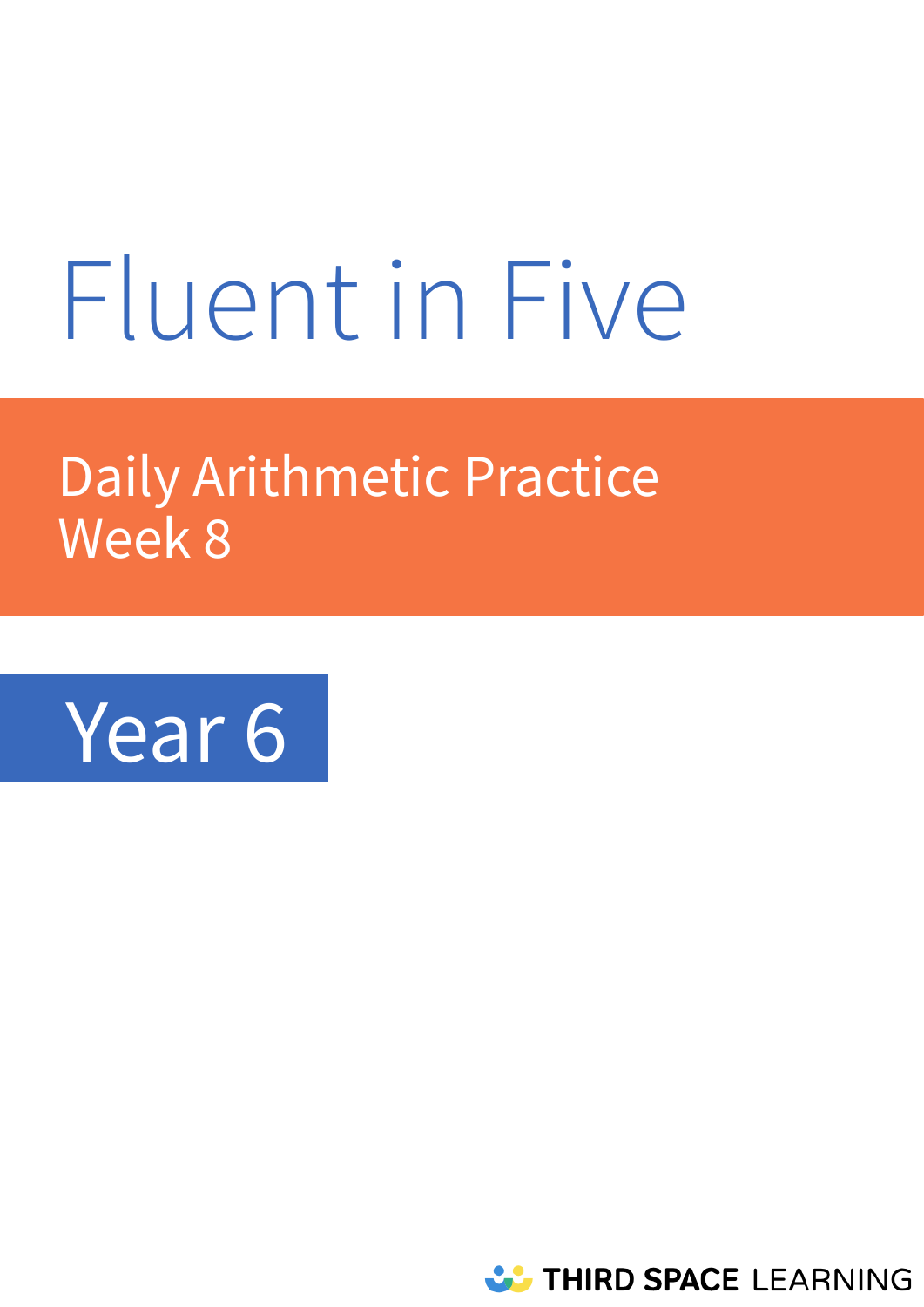# Year 6 - Week 8

**Please note, we always recommend reading 'Your Guide to Using Fluent in Five' before using these resources with your class.** 

# This week in a nutshell

- The addition of fractions presented as mixed numbers is introduced for the first time.
- Pupils are also introduced to multiplying fractions by whole numbers.

**Note:** For both of these styles of questions, answers can be given in any equivalent form.

- Pupils are introduced to the squared notation  $(2)$  for the first time.
- Mental multiplication and division skills from the previous 7 weeks are recapped throughout the week.
- Written methods continue to focus on long and short multiplication, short division and addition and subtraction of large numbers.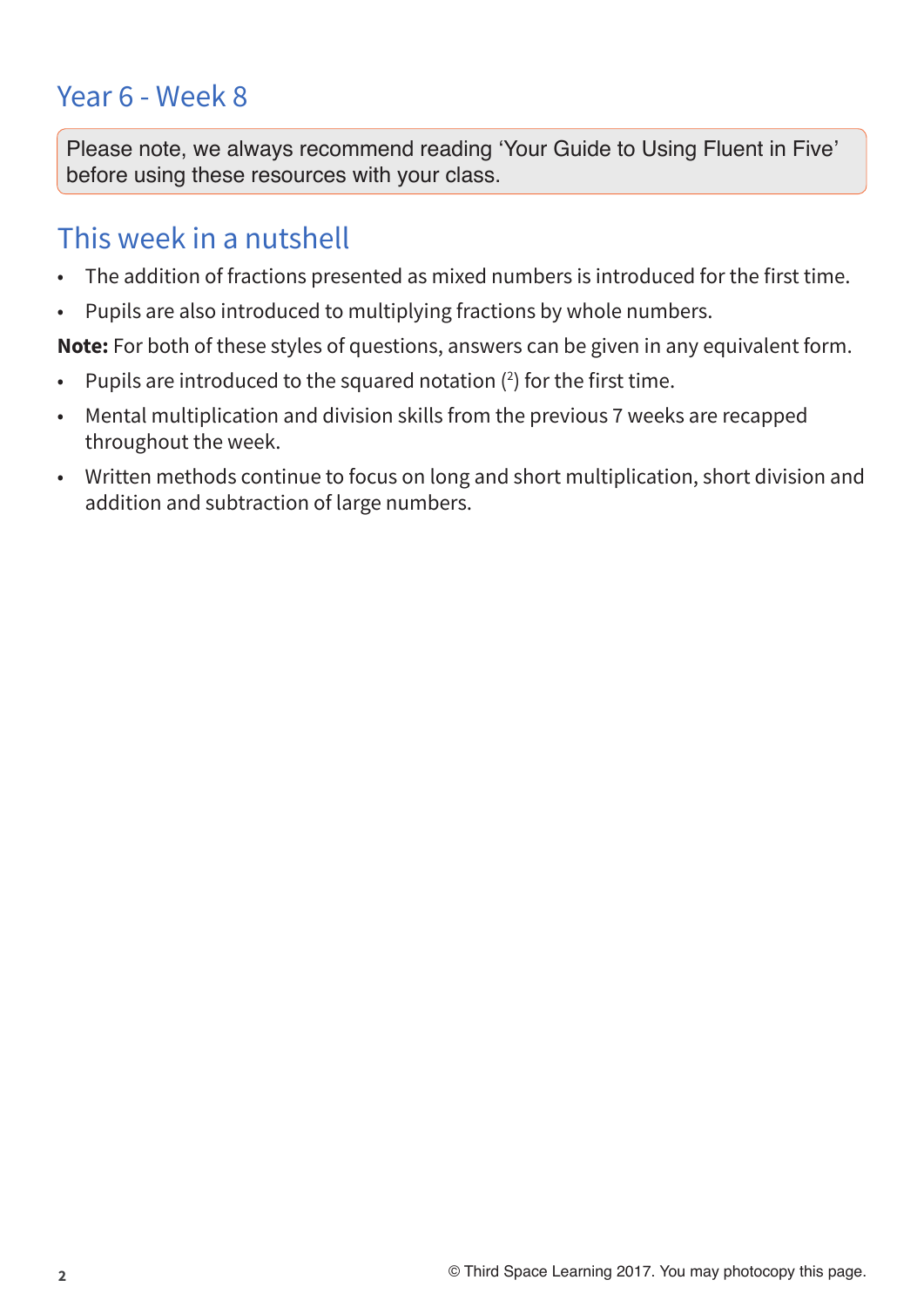Name........................................................................................................ Date................................................School.............................................. Class...............................................Score................................................ Fluent in Five - Year 6 Week 8 - Day 1





| $\overline{3}$ | $3.21 \times 3 =$ |  |  |  |  |  |  |  |  |  |  |  |  |          |
|----------------|-------------------|--|--|--|--|--|--|--|--|--|--|--|--|----------|
|                |                   |  |  |  |  |  |  |  |  |  |  |  |  |          |
|                |                   |  |  |  |  |  |  |  |  |  |  |  |  |          |
|                |                   |  |  |  |  |  |  |  |  |  |  |  |  |          |
|                |                   |  |  |  |  |  |  |  |  |  |  |  |  |          |
|                |                   |  |  |  |  |  |  |  |  |  |  |  |  |          |
|                |                   |  |  |  |  |  |  |  |  |  |  |  |  |          |
|                |                   |  |  |  |  |  |  |  |  |  |  |  |  |          |
|                |                   |  |  |  |  |  |  |  |  |  |  |  |  | $1$ mark |
|                |                   |  |  |  |  |  |  |  |  |  |  |  |  |          |

**© Third Space Learning 2017. You may photocopy this page. 3**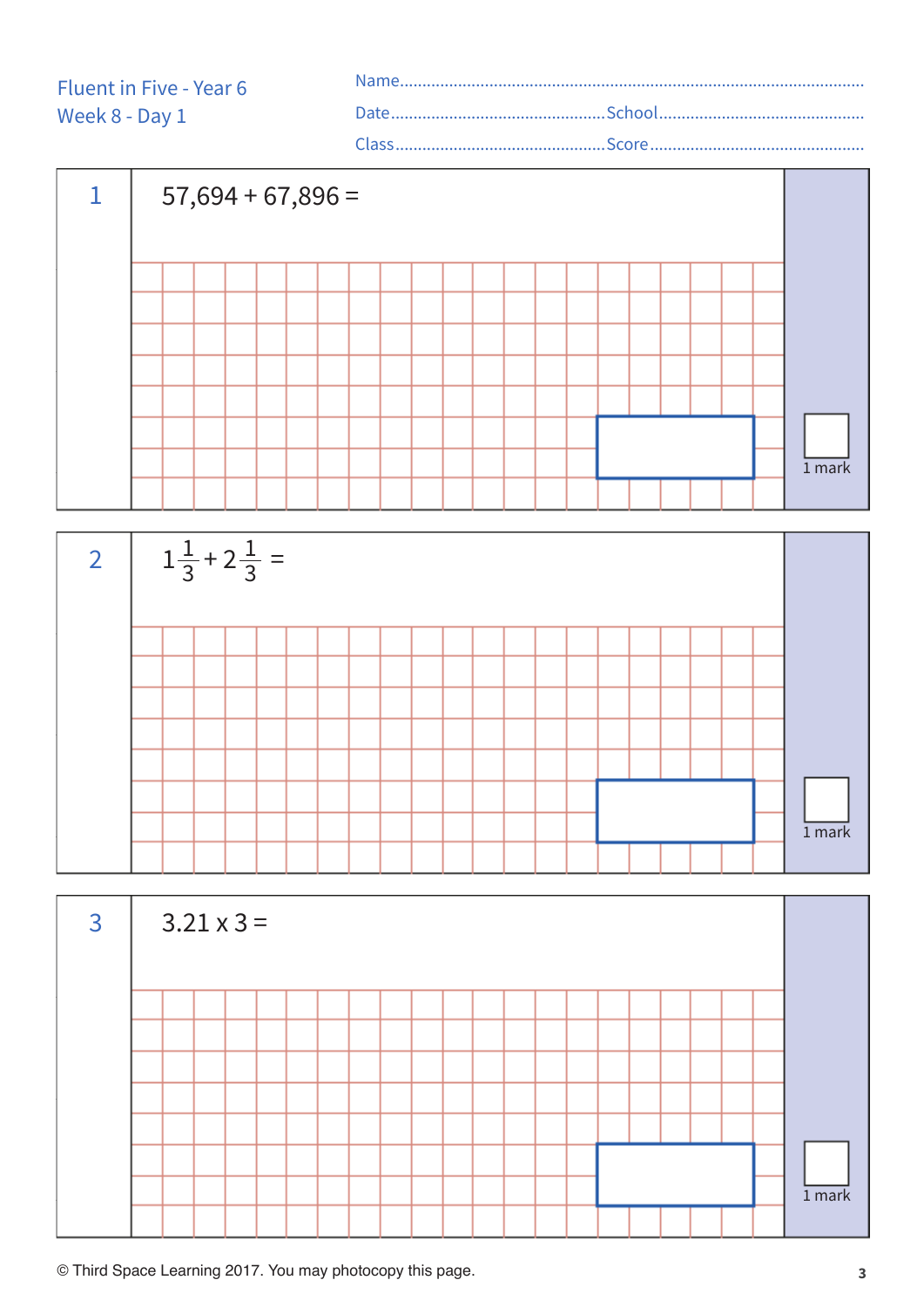

| $-5$ | $3^2 =$ |  |  |  |  |  |  |  |  |  |  |  |  |  |  |  |          |
|------|---------|--|--|--|--|--|--|--|--|--|--|--|--|--|--|--|----------|
|      |         |  |  |  |  |  |  |  |  |  |  |  |  |  |  |  |          |
|      |         |  |  |  |  |  |  |  |  |  |  |  |  |  |  |  |          |
|      |         |  |  |  |  |  |  |  |  |  |  |  |  |  |  |  |          |
|      |         |  |  |  |  |  |  |  |  |  |  |  |  |  |  |  |          |
|      |         |  |  |  |  |  |  |  |  |  |  |  |  |  |  |  |          |
|      |         |  |  |  |  |  |  |  |  |  |  |  |  |  |  |  |          |
|      |         |  |  |  |  |  |  |  |  |  |  |  |  |  |  |  | $1$ mark |
|      |         |  |  |  |  |  |  |  |  |  |  |  |  |  |  |  |          |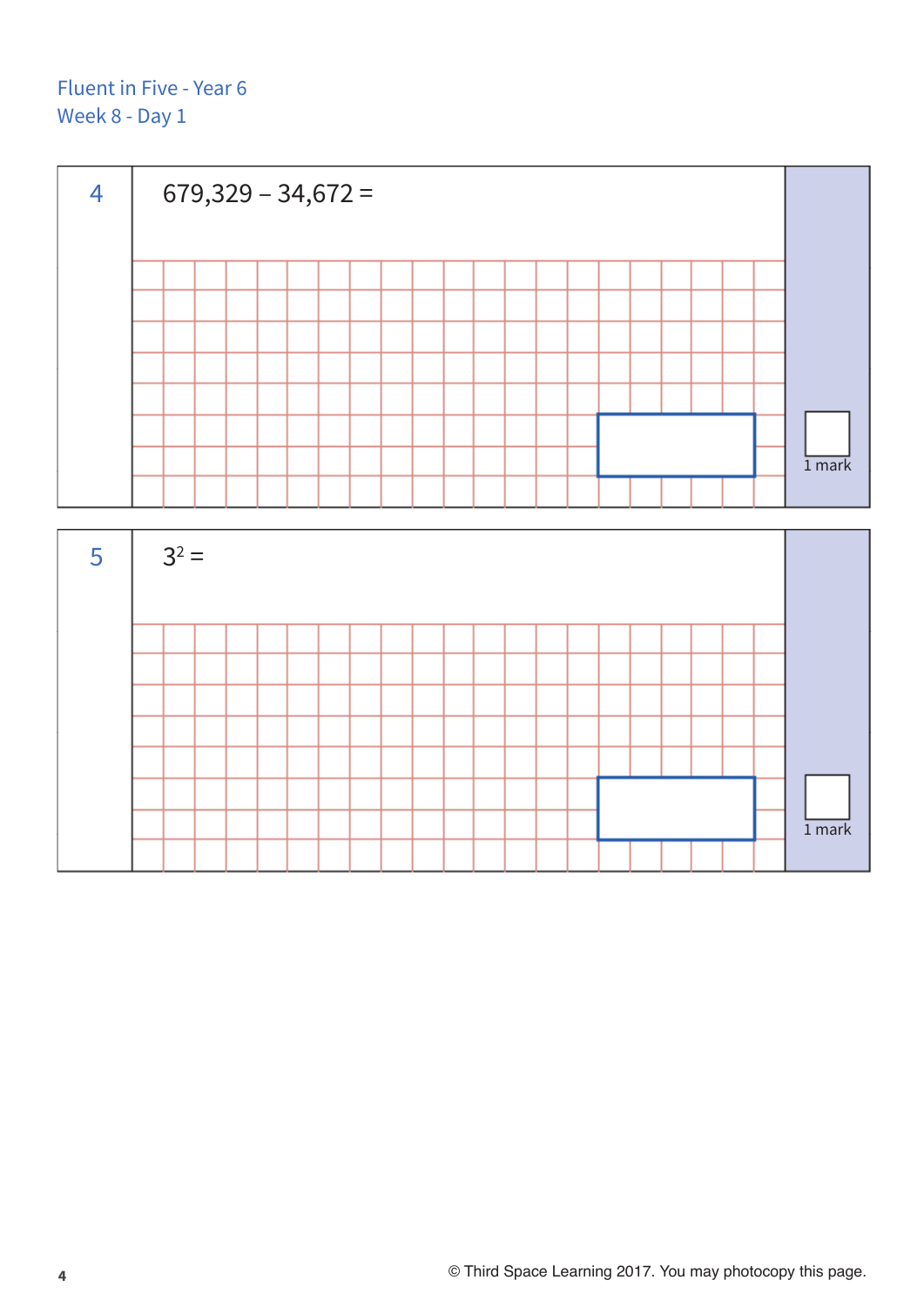# Answer Sheet

**Remember, (M) is written next to those questions you should have tried to solve mentally first. (W) means a written method is usually more efficient for this question.** 

- 1. 57,694 + 67,896 = **125,590** (W)
- 2.  $1\frac{1}{2} + 2\frac{1}{3} = 3\frac{2}{3}$  (M) **2 3** 1 3 1 3
- 3. 3.21 x 3 = **9.63** (M)
- 4. 679,329 34,672 = **644,657** (W)
- 5.  $3^2 = 9$  (M)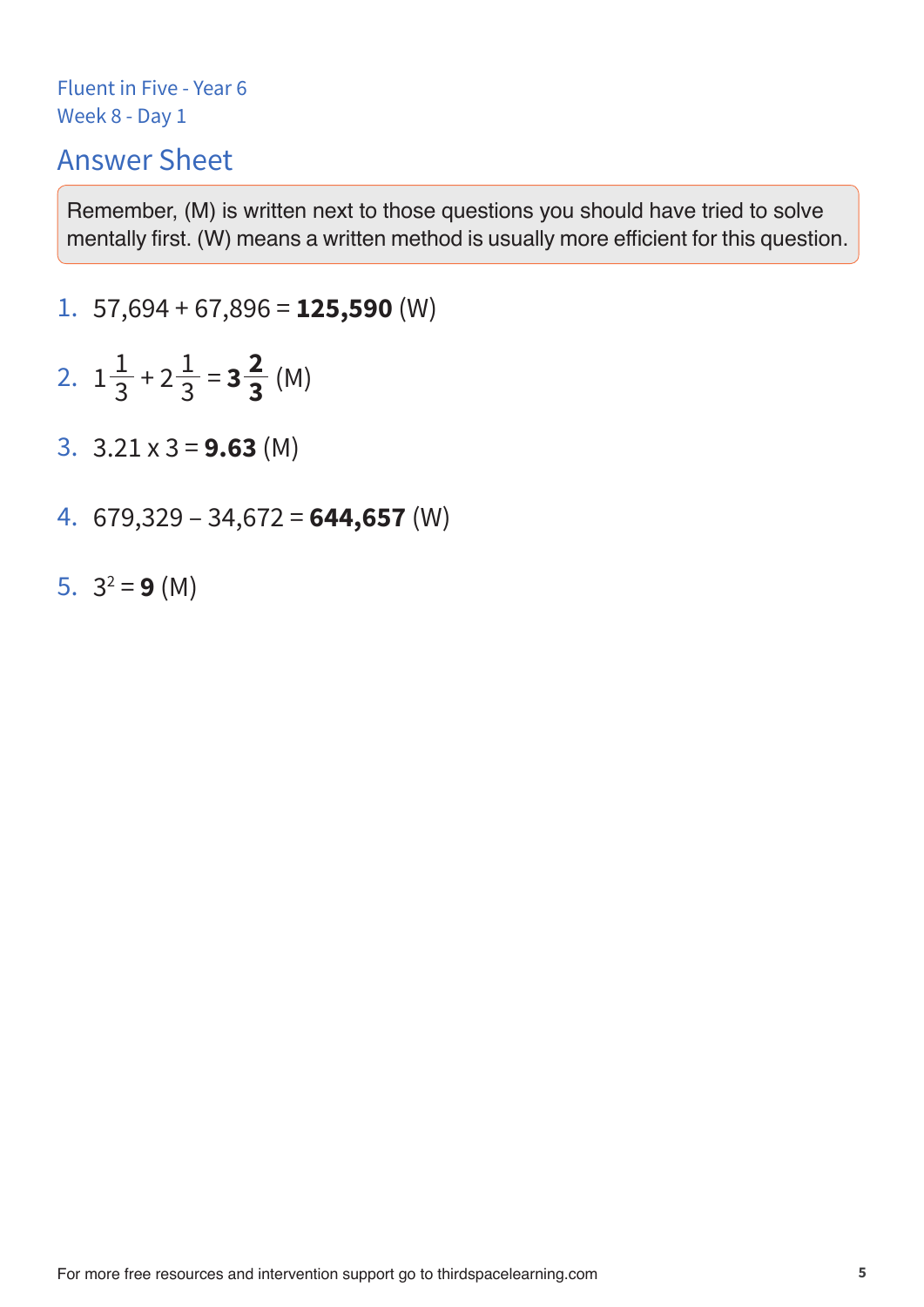



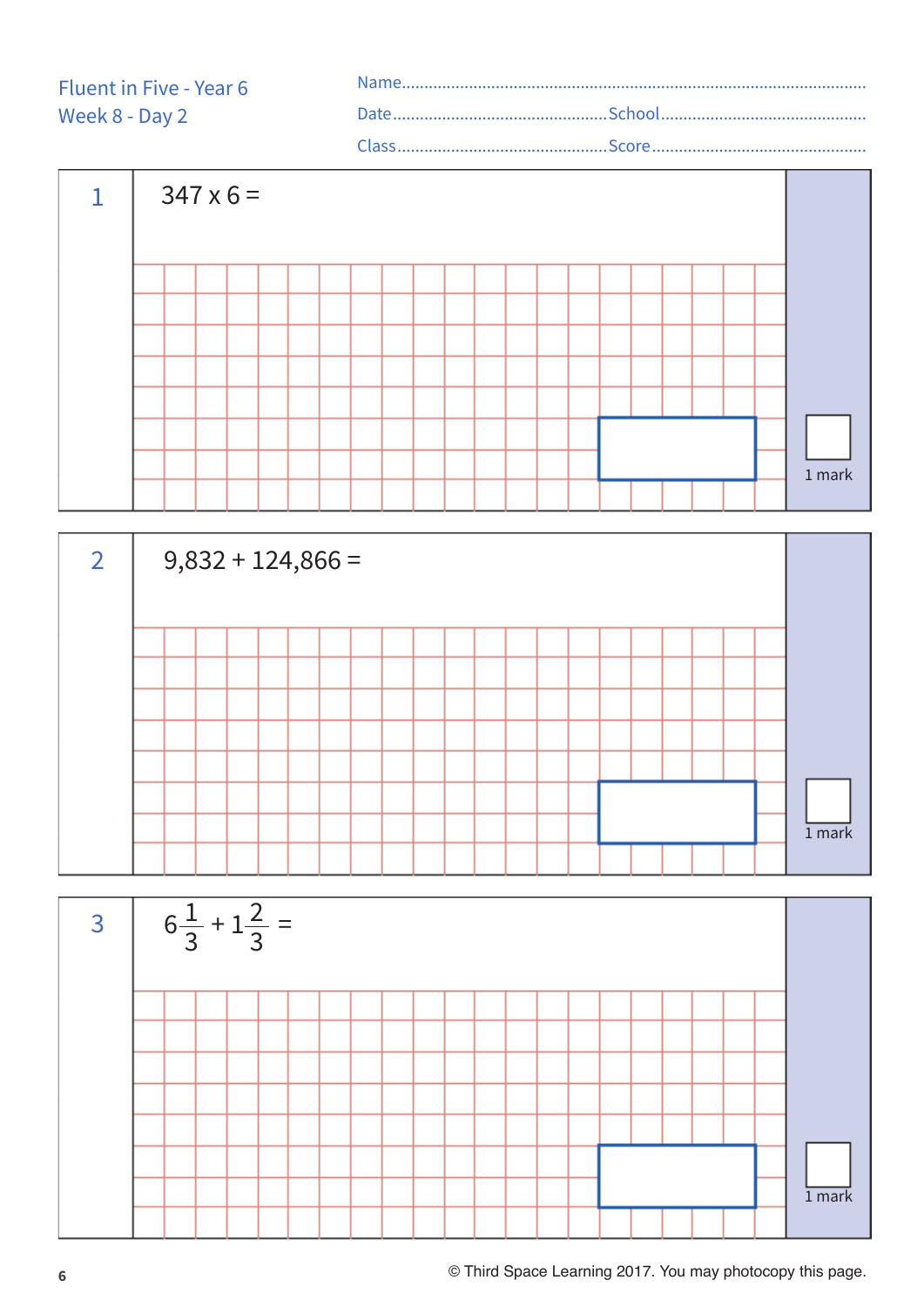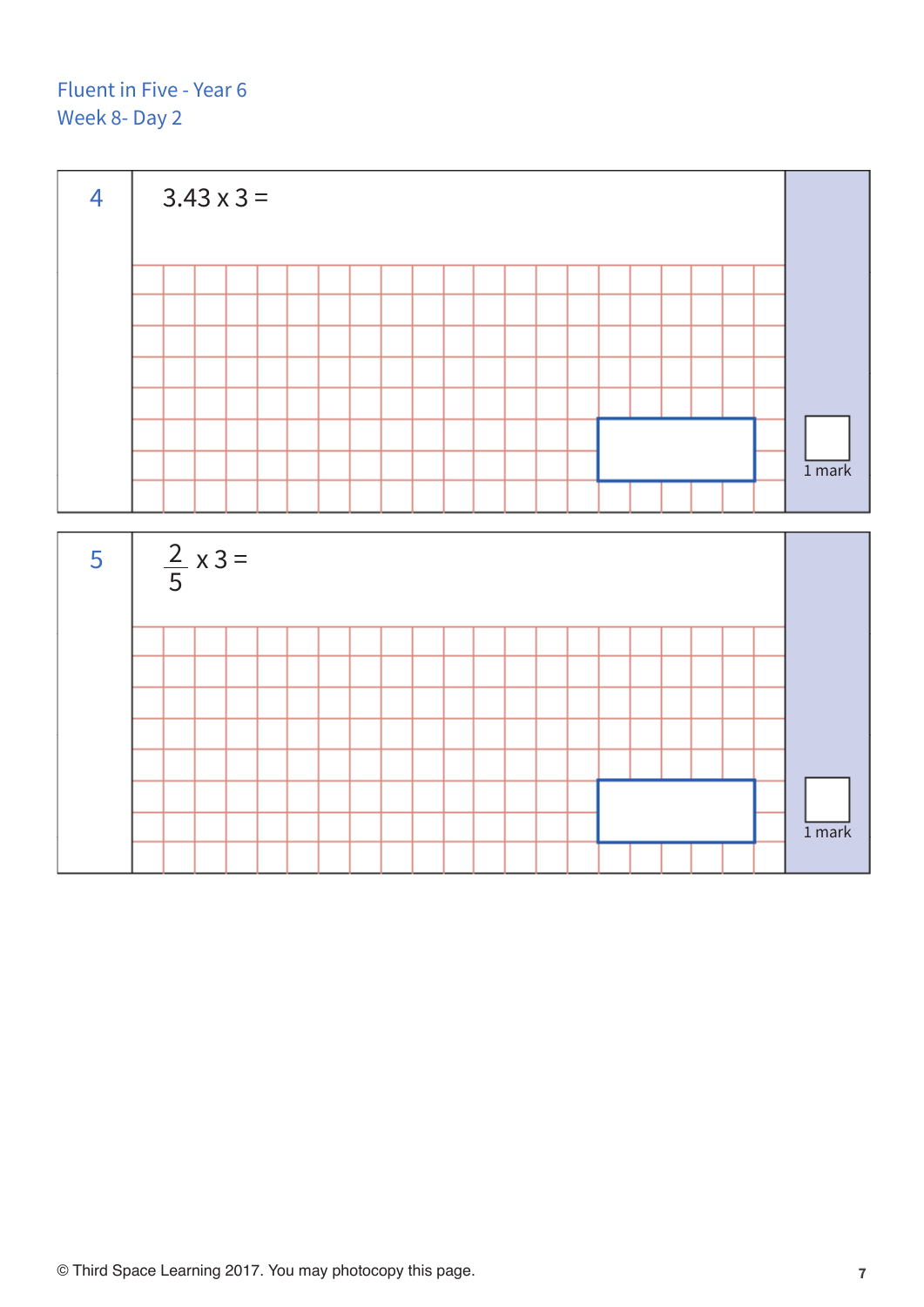# Answer Sheet

**Remember, (M) is written next to those questions you should have tried to solve mentally first. (W) means a written method is usually more efficient for this question.** 

1.  $347 \times 6 = 2,082$  (W)

- 2. 9,832 + 124,866 = **134,698** (W)
- 3.  $6\frac{1}{2} + 1\frac{2}{2} = 8$  (M) 1 3 2 3
- 4. 3.43 x 3 = **10.29** (M)
- 5.  $\frac{2}{5} \times 3 = \frac{6}{5}$  or  $1 \frac{1}{5}$  (M) **5 1 5** 2 5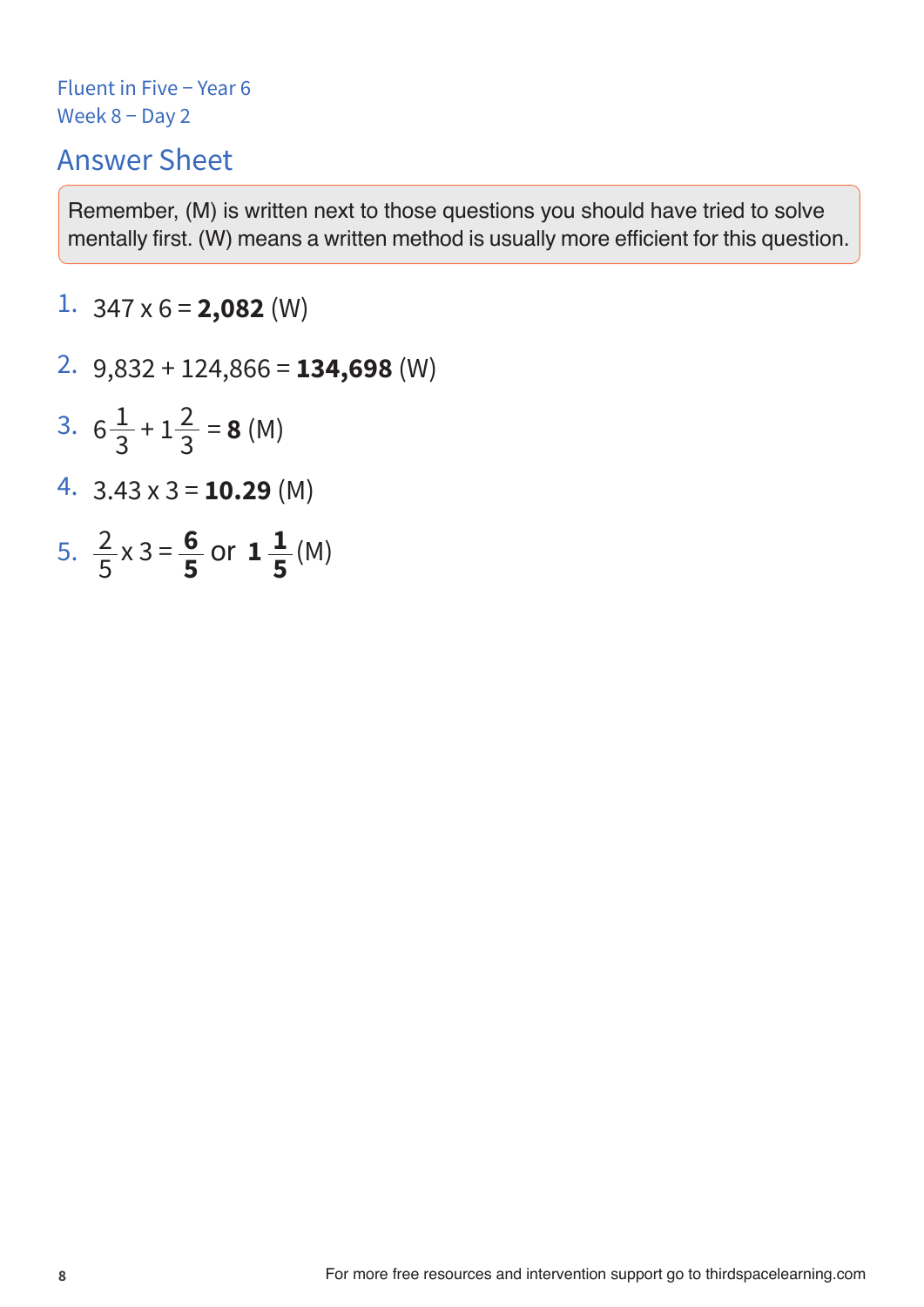Name........................................................................................................ Date................................................School.............................................. Class...............................................Score................................................

 $1 \mid 34 \times 21 =$ 2 marks





**© Third Space Learning 2017. You may photocopy this page. 9**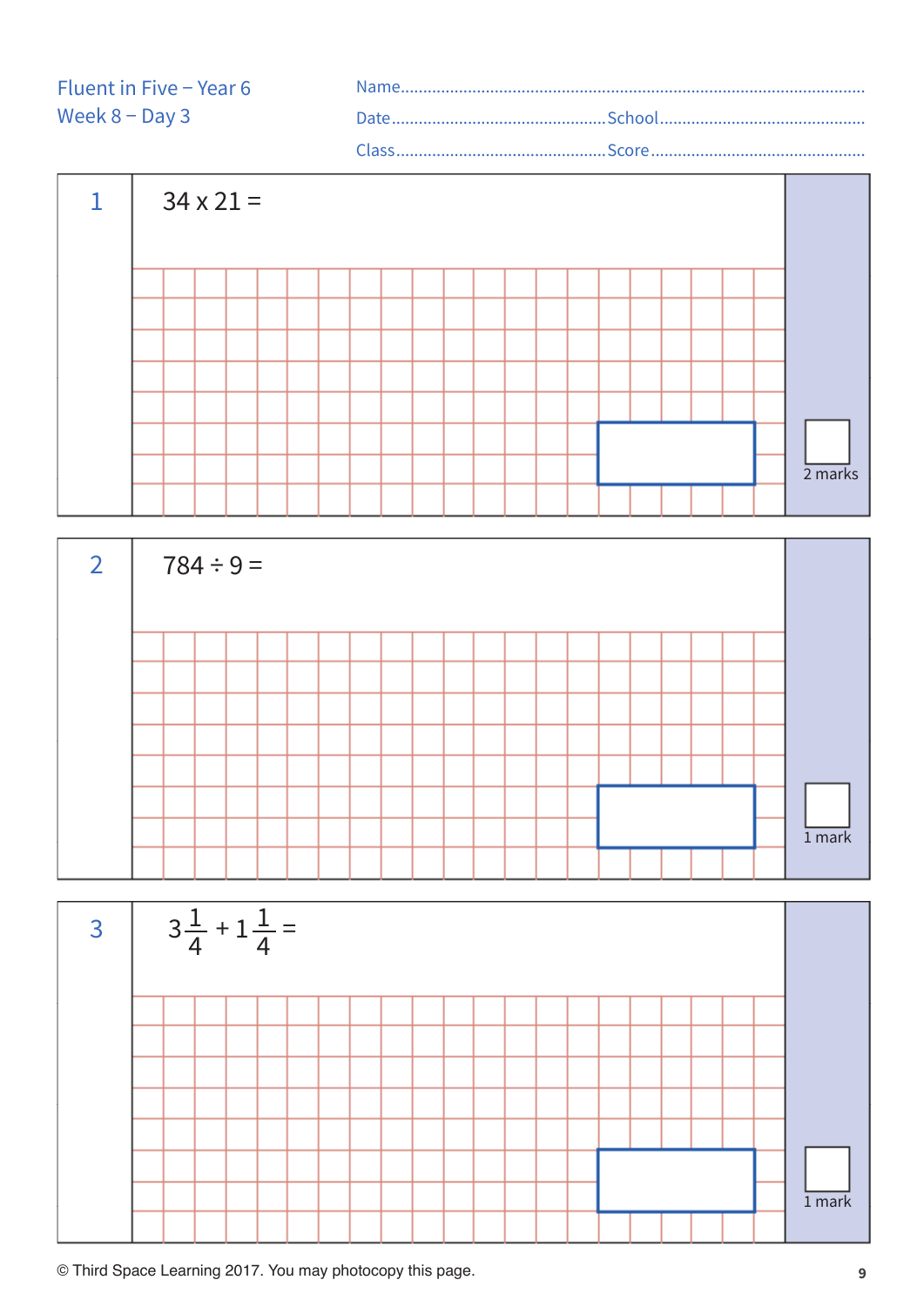

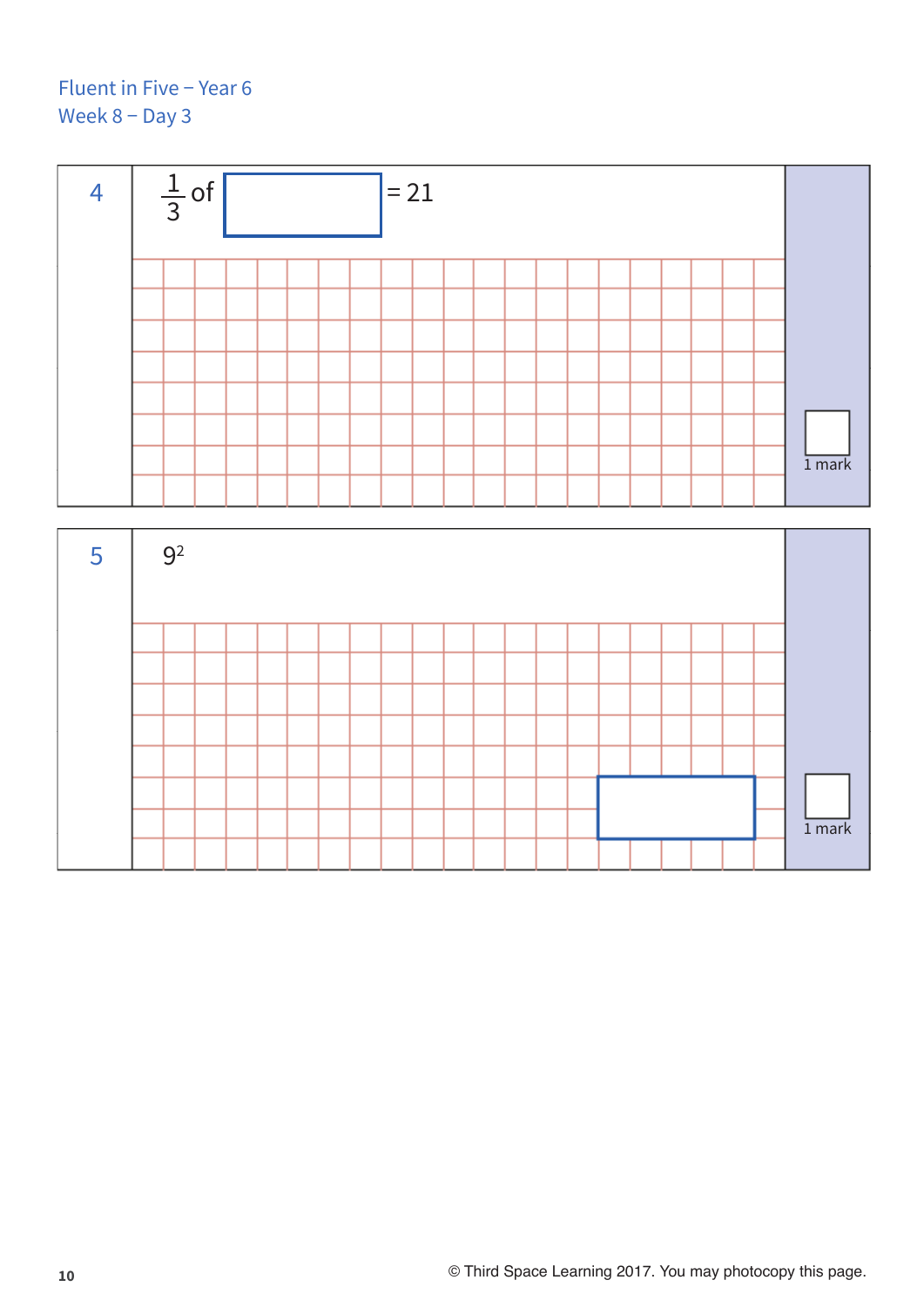# Answer Sheet

**Remember, (M) is written next to those questions you should have tried to solve mentally first. (W) means a written method is usually more efficient for this question.** 

1. 
$$
34 \times 21 = 714
$$
 (W)  
\n2.  $784 \div 9 = 87 \frac{1}{9}$  or  $87 \text{ r } 1$  (W)  
\n3.  $3\frac{1}{4} + 1\frac{1}{4} = 4\frac{2}{4}$  or  $4\frac{1}{2}$  (M)  
\n4.  $\frac{1}{3}$  of  $63 = 21$  (M)  
\n5.  $9^2 = 81$  (M)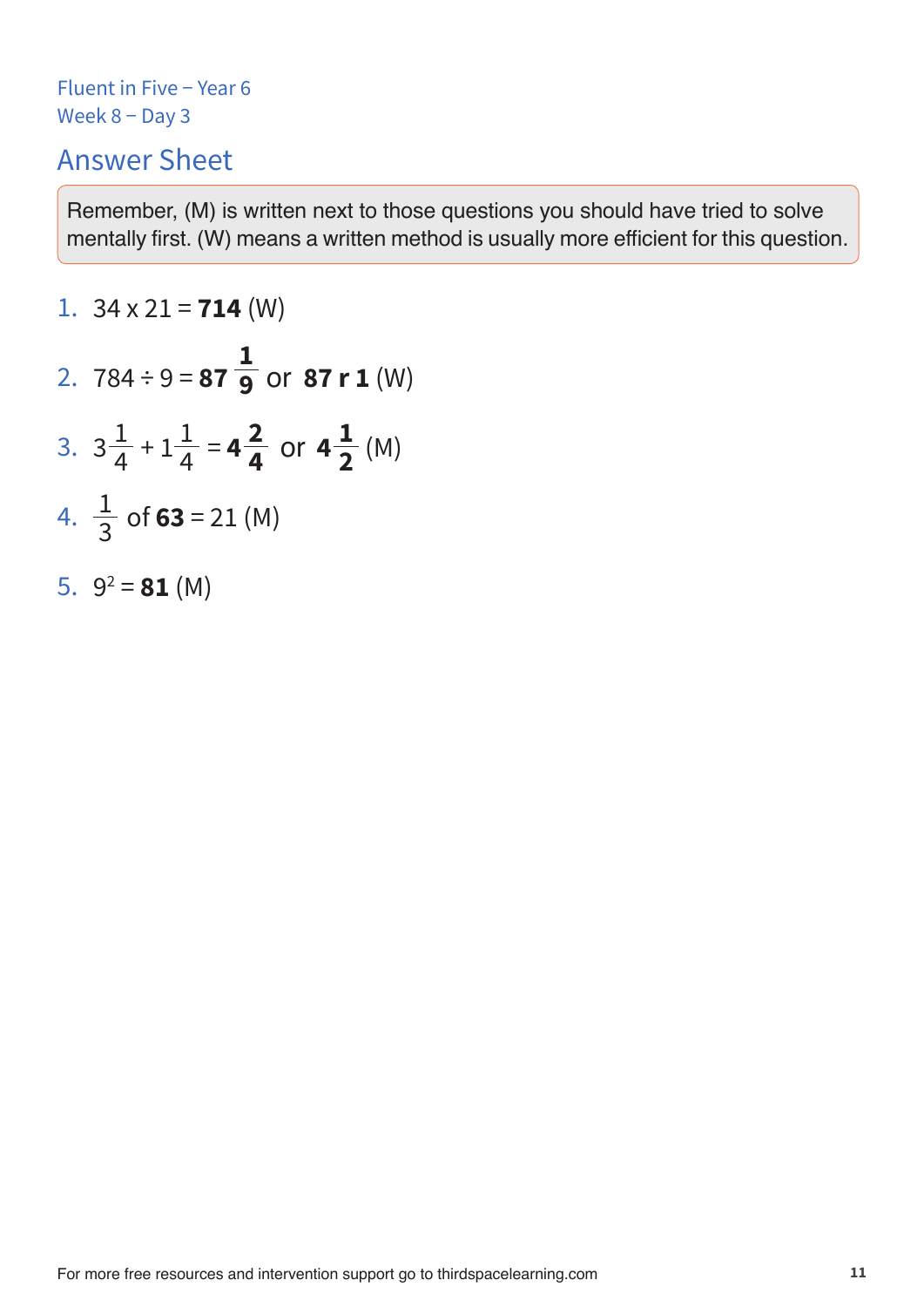| Fluent in Five - Year 6 |       |  |  |  |  |
|-------------------------|-------|--|--|--|--|
| Week 8 - Day 4          |       |  |  |  |  |
|                         | Class |  |  |  |  |





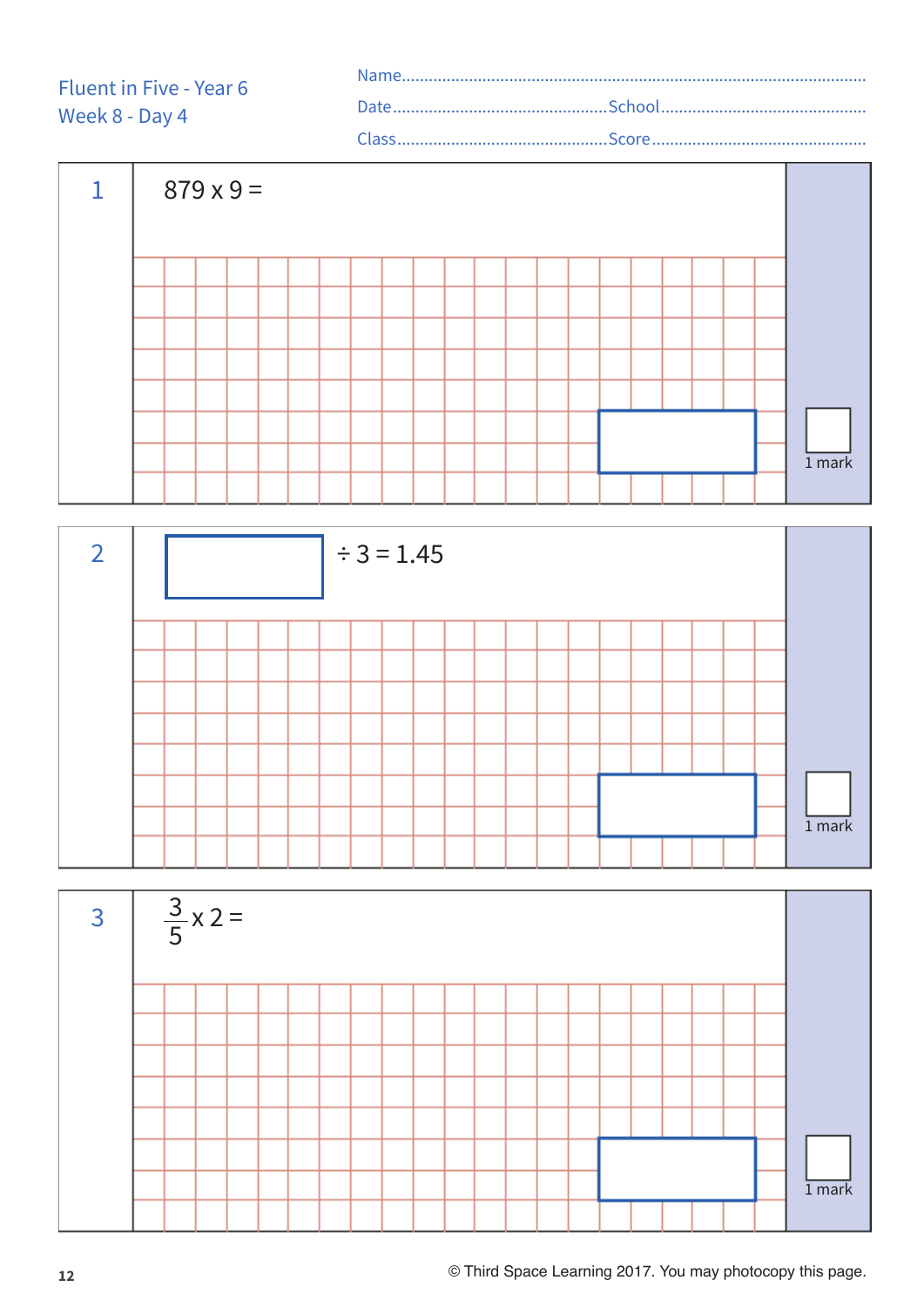

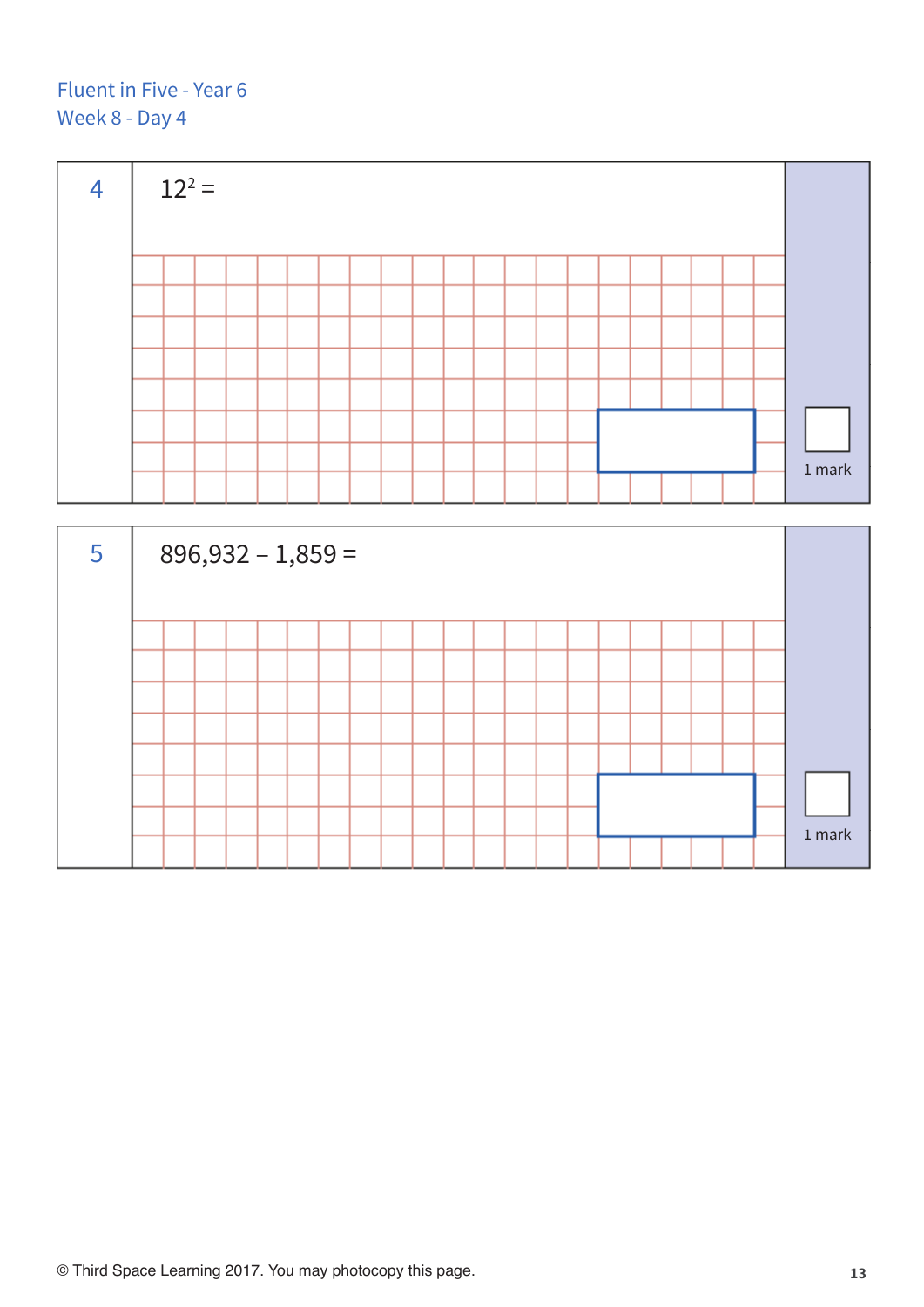# Answer Sheet

**Remember, (M) is written next to those questions you should have tried to solve mentally first. (W) means a written method is usually more efficient for this question.** 

- 1.  $879 \times 9 = 7,911 \, (W)$
- 2.  $4.35 \div 3 = 1.45$  (M)
- 3.  $\frac{3}{5} \times 2 = \frac{8}{5}$  or  $1 \frac{1}{5}$ (M) **6 5** 3 5 **1 5**
- 4.  $12^2 = 144$  (M)
- 5. 896,932 1,859 = **895,073** (W)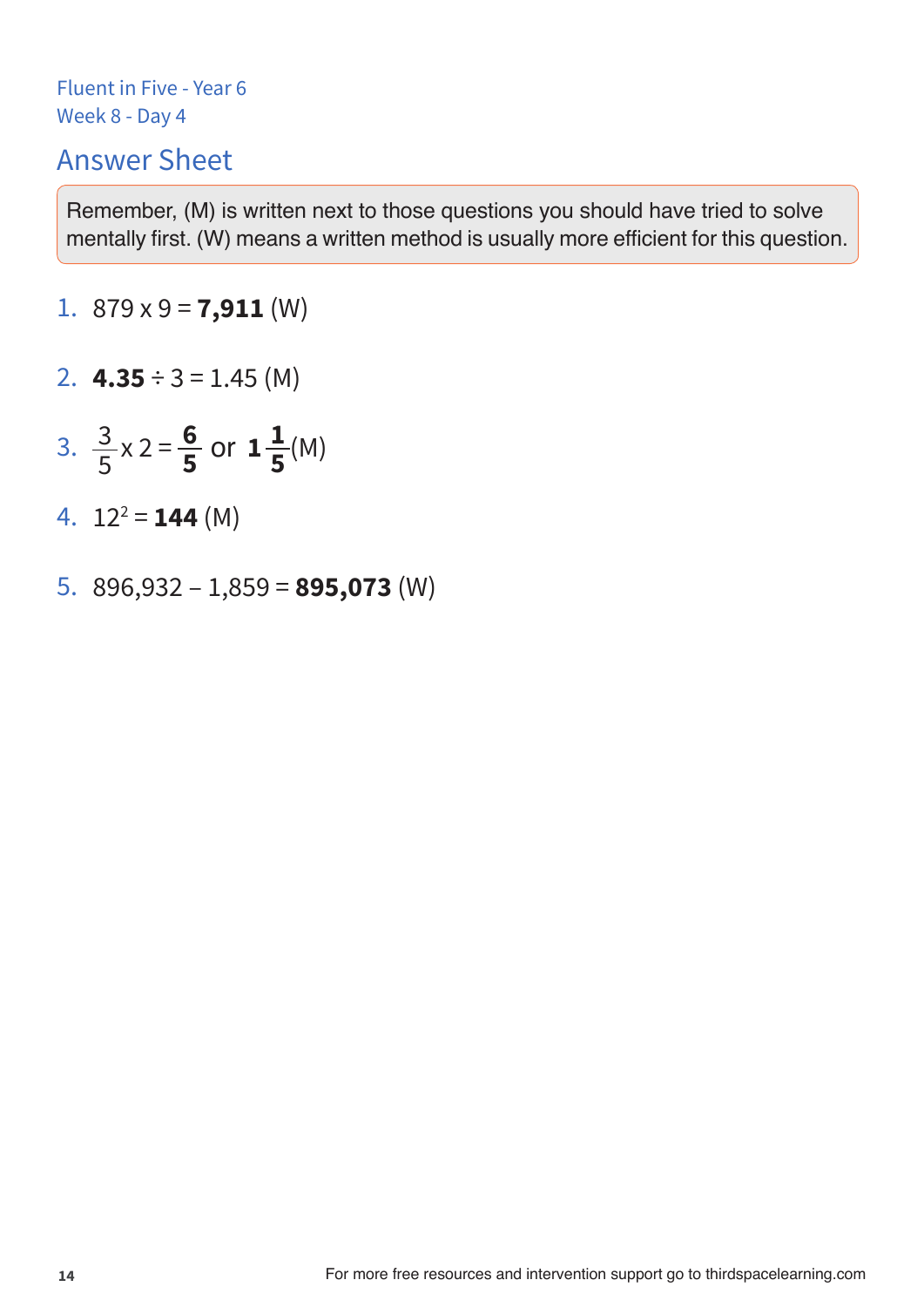





**© Third Space Learning 2017. You may photocopy this page. 15**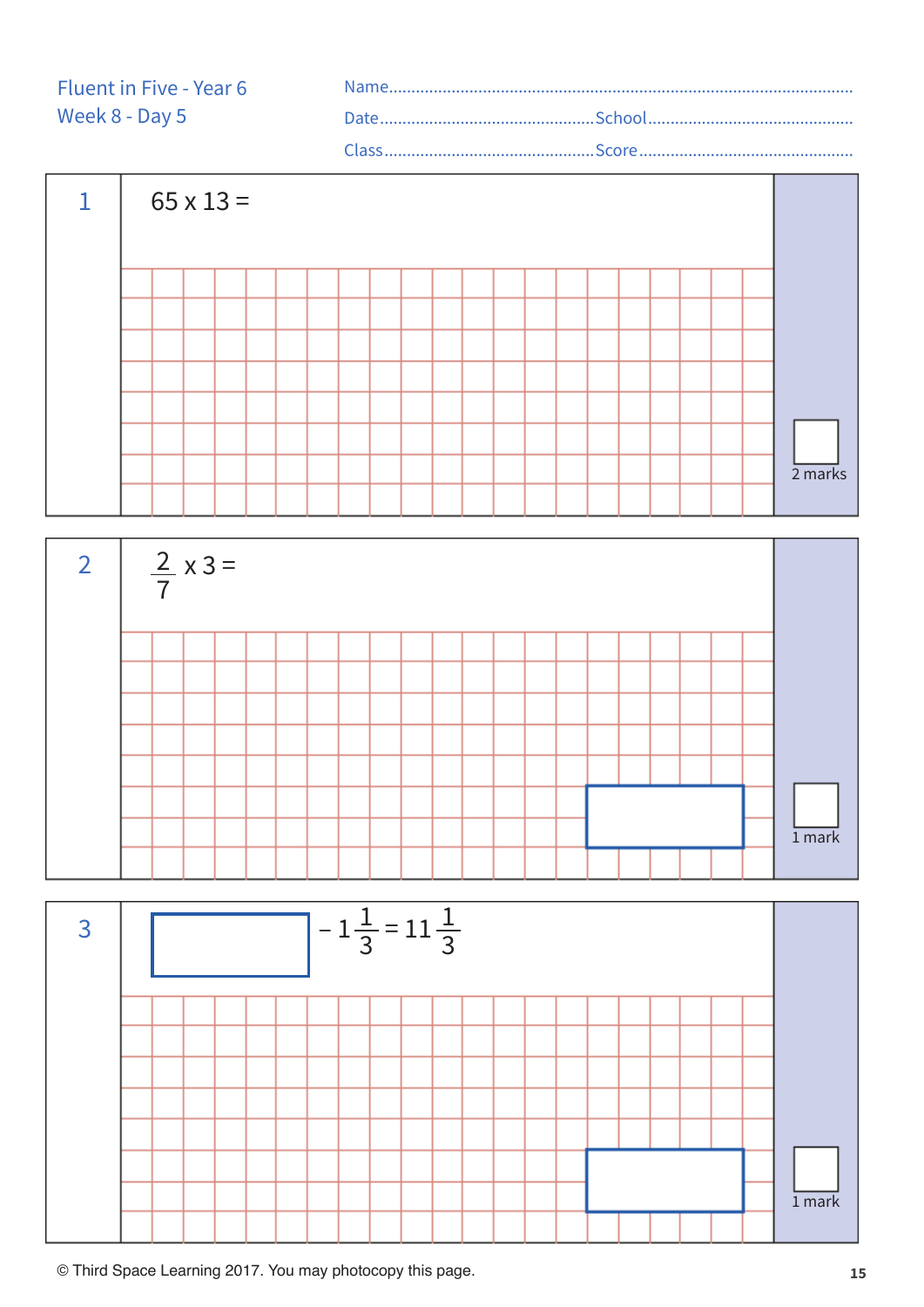